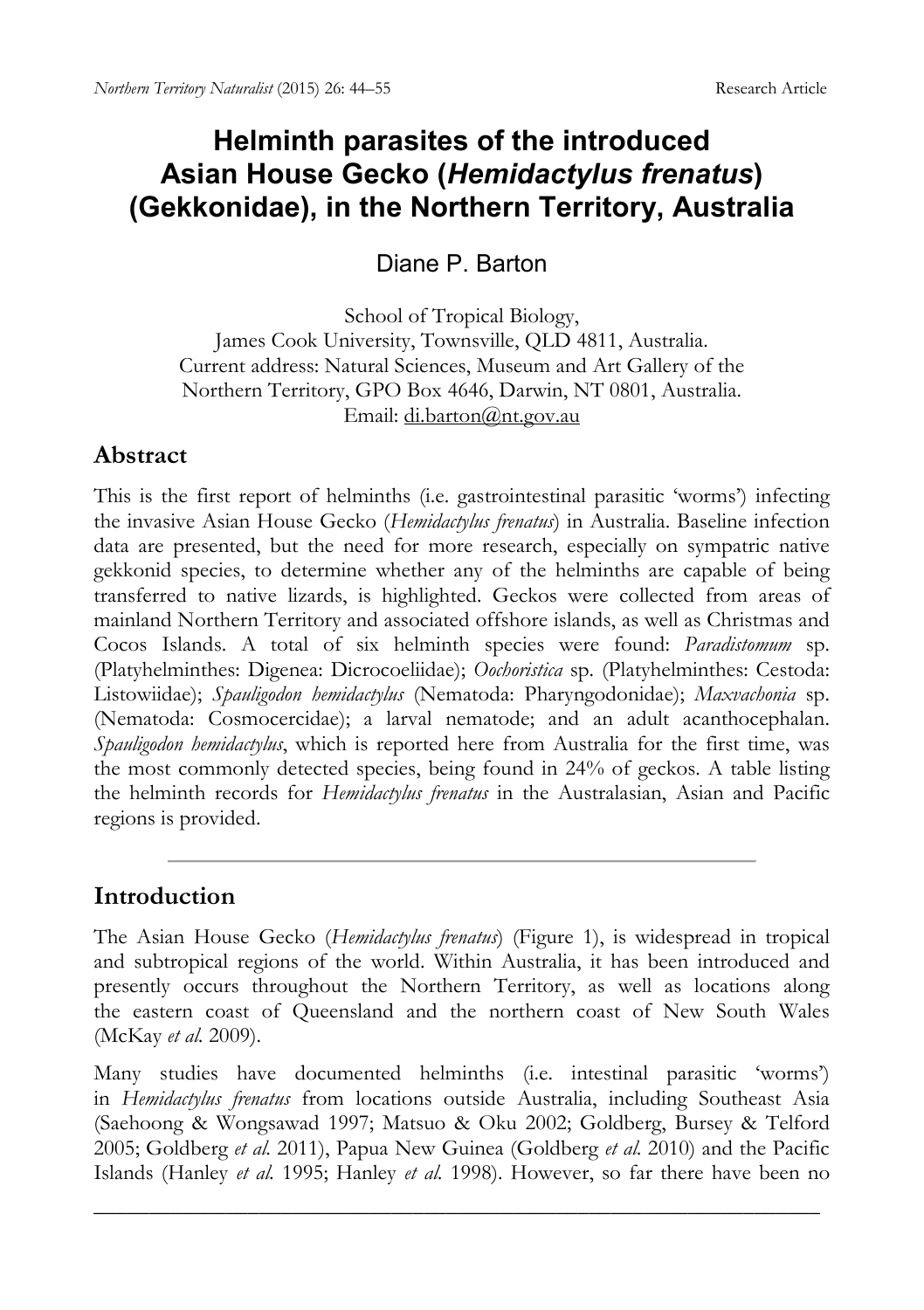studies of helminth infections in introduced populations of *H. frenatus* in Australia. Hoskin (2011) identified the need for more research on the parasites of *H. frenatus* in this country, especially in relation to their potential impact upon native reptilian hosts (as reiterated by Vanderduys & Kutt 2012).

This study assessed the helminth parasites in specimens of *Hemidactylus frenatus* from the collection of the Museum and Art Gallery of the Northern Territory. These gecko specimens were also host to adult and larval pentastome parasites, as reported in Barton (2007). This study documents the occurrence of a variety of helminth infections in Northern Territory populations of *H. frenatus*.

## **Methods**

Since 1964, *Hemidactylus frenatus* specimens have been collected by staff of the Museum and Art Gallery of the Northern Territory (MAGNT) on an opportunistic basis from throughout the Northern Territory, and from the islands off northern Australia. Geckos were preserved in 70% ethanol as part of the Museum's wet collection.

Dissection of the geckos took place in April 2002. Their internal organs were removed for inspection. The intestinal tract was opened along its length; the gall bladder was also opened but the liver was not examined. All helminths recovered were counted (except cestodes, which were often fragmented and were just noted as present or absent) and preserved in 70% ethanol. Specimens were cleared in glycerol for examination and identification. The low numbers of individuals recovered and the initial fixation of the helminths *in situ* have made identification to species level difficult for most of the helminths recovered. Parasite terminology used here follows Bush *et al.* (1997).



**Figure 1.** Adult Asian House Gecko (*Hemidactylus frenatus*), Darwin, Northern Territory. (Diane P. Barton)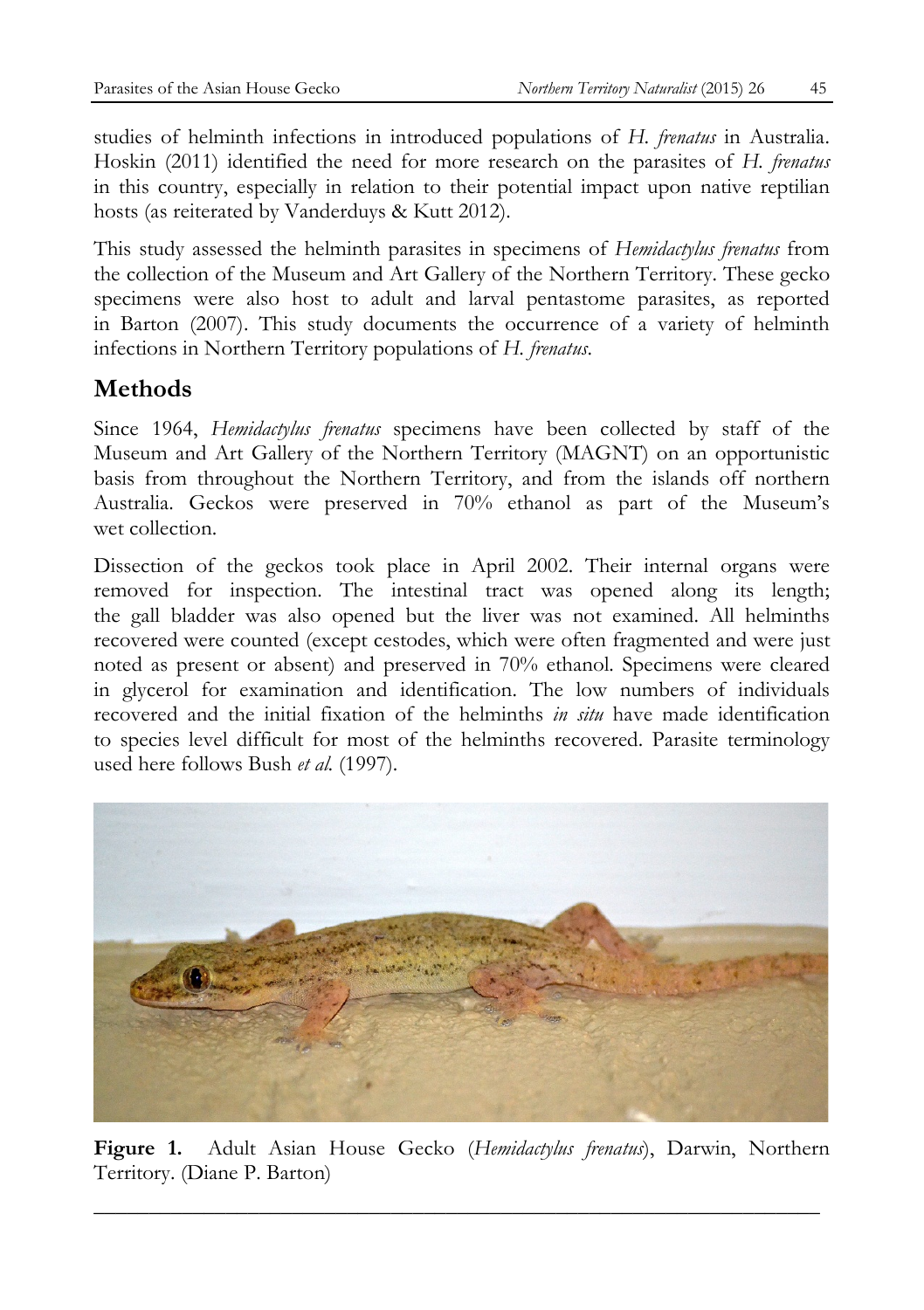# **Results**

A total of 72 *Hemidactylus frenatus* (average snout-vent length 46 mm; range 34–57 mm) were dissected from various locations throughout the Northern Territory and offshore islands (Table 1). Due to the opportunistic nature of gecko collection, low numbers of individuals were collected from most locations. Thus, the locations have been combined into the geographical areas of the Northern Territory mainland and Northern Territory offshore islands (as were presented in Barton 2007). Only one gecko was available from each of Christmas and Cocos Islands.

Five types of helminths were recovered from the intestinal system – adult nematodes *Spauligodon hemidactylus* (Pharyngodonidae) (Figure 2) and *Maxvachonia* sp. (Cosmocercidae), a larval nematode, a cestode (*Oochoristica* sp. [\(Listowiidae\)](http://en.wikipedia.org/wiki/Listowiidae)), and an acanthocephalan. The larval nematode and the acanthocephalan could not be identified.

Specimens of the digenean, *Paradistomum* sp. [\(Dicrocoeliidae\)](http://animaldiversity.ummz.umich.edu/accounts/Dicrocoeliidae/classification/%23Dicrocoeliidae), were also recovered from the gall bladder of eight geckos from the Northern Territory mainland. It is most likely that it is *P. geckonum*, which has been reported from *H. frenatus* in a number of locations (see Table 2), but, despite the overall body measurements and appearance overlapping, the poor quality of the specimens collected did not allow for an accurate species identification. Infections of *P. geckonum* in the gall bladder have



**Figure 2.** Adult female *Spauligodon hemidactylus* from rectum of Asian House Gecko (*Hemidactylus frenatus*) from Darwin, Northern Territory. The head with the pharynx visible through the transparent cuticle is on the right and the tail with its long cuticular spine is on the left. Scale bar  $= 1$  mm. (Adam Bourke)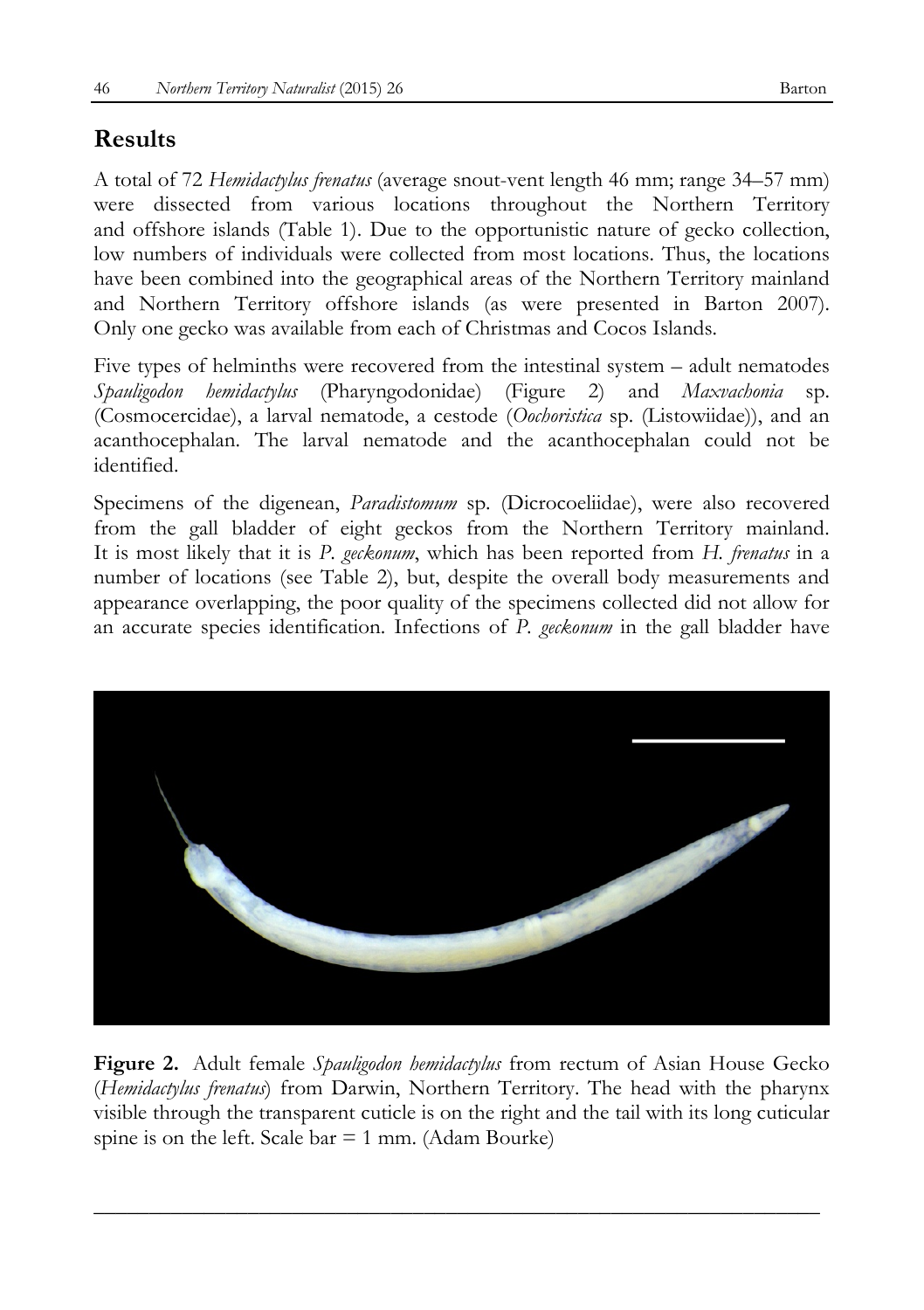|                                                                                                                                                                                                                                                                                                                                                    | Acanthocephala<br>(Intestine)                   | $1(1.9\%)$ ; 1                          | $1(1.4\%)$ ; 1                                |
|----------------------------------------------------------------------------------------------------------------------------------------------------------------------------------------------------------------------------------------------------------------------------------------------------------------------------------------------------|-------------------------------------------------|-----------------------------------------|-----------------------------------------------|
| COCO TRANS TRANS DECIT EXCHANGE TRANS TRANS TRANSPORTED TO THE PRESERVED TO THE PARTICLES OF THE PARTIES OF THE PARTIES OF THE PARTIES OF THE PARTIES OF THE PARTIES OF THE PARTIES OF THE PARTIES OF THE PARTIES OF THE PARTI<br>geckos infected (prevalence); mean intensity of infection. Oothoristica sp. was only recorded as present/absent. | (Stomach wall)<br>Nematode<br>Larva             | $1(5.6\%);1$                            | 7 (10.0%) 1 (1.4%); 1 (1.4%)                  |
|                                                                                                                                                                                                                                                                                                                                                    | (Intestine)                                     | $6(11.5\%)$<br>$1(5.6\%)$               |                                               |
|                                                                                                                                                                                                                                                                                                                                                    | Maxvachonia sp. Oochoristica sp.<br>(Intestine) | $2(3.8\%)$ ; 1                          |                                               |
|                                                                                                                                                                                                                                                                                                                                                    | Spauligodon<br><b>bemidactylus</b><br>Rectum)   | $13(25.0\%)$ ; 4.1<br>$4(22.2\%)$ ; 2   |                                               |
|                                                                                                                                                                                                                                                                                                                                                    | Paradistomum sp.<br>(Gall Bladder)              | $8(15.4\%)$ ; 1.6                       | 70 8 (11.4%); 1.6 17 (24.3%); 3.5 2 (2.9%); 1 |
|                                                                                                                                                                                                                                                                                                                                                    |                                                 |                                         |                                               |
|                                                                                                                                                                                                                                                                                                                                                    | Geographical<br>Area                            | NT Mainland 52<br>NT <sub>Islands</sub> | $_{\rm Total}$                                |

Coose Idad Javie heer excluded from the tolle. Site of infection is crescated in corentheses. Data crescated as mimber of **Table 1.** Collection areas, number of *Hemidactylus frenatus* examined (N) from each area, and infection parameters of helminths collected from geckos dissected from the MAGNT collection. The geckos from Christmas Island and Table 1. Collection areas, number of Hemidartylus frenatus examined (N) from each area, and infection parameters of helminths collected from geckos dissected from the MAGNT collection. The geckos from Christmas Island and Cocos Island have been excluded from the table. Site of infection is presented in parentheses. Data presented as number of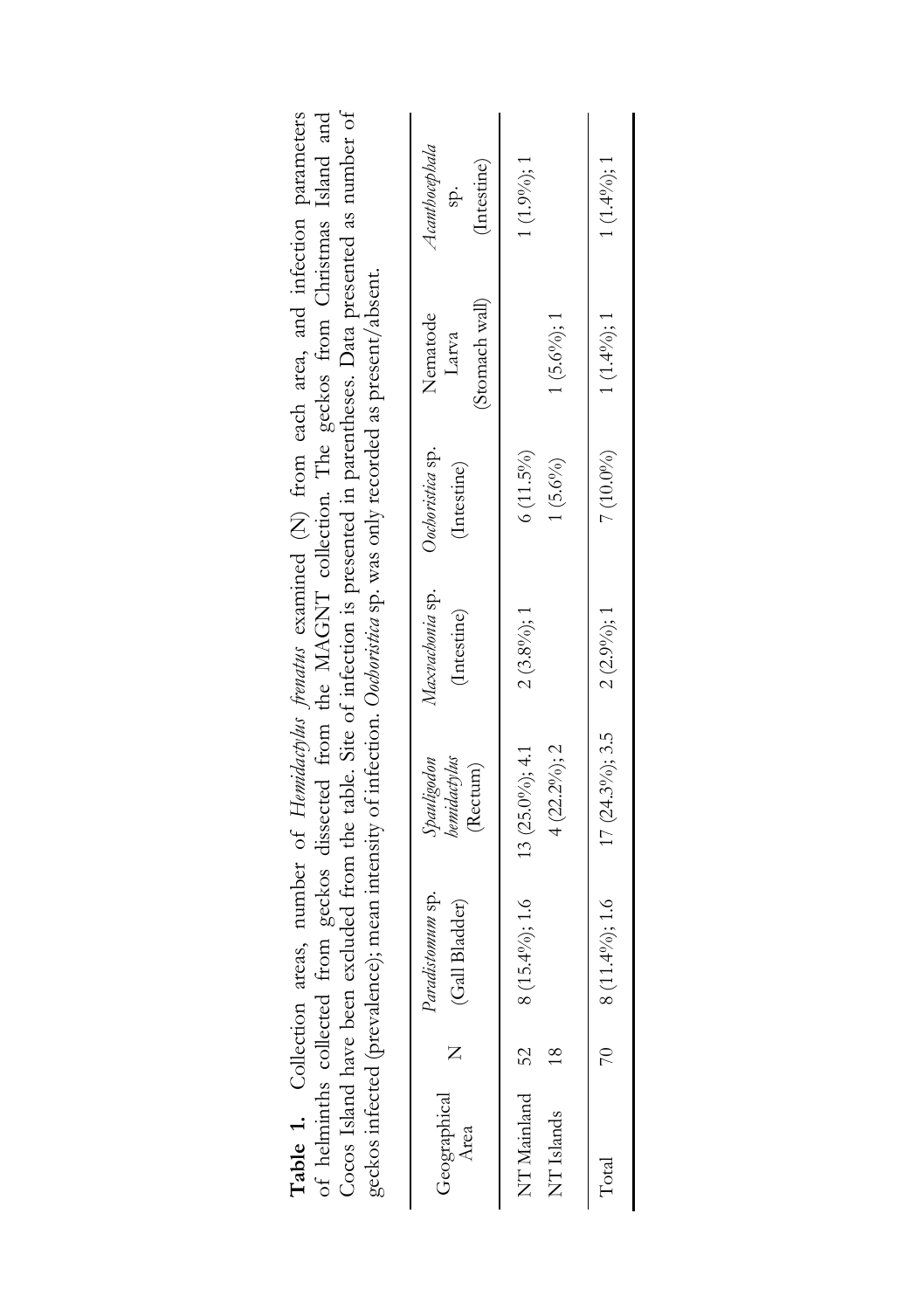| Helminth                   | <b>PNG</b> | Asia                                  | Pacific Islands                                    | References*                                             |
|----------------------------|------------|---------------------------------------|----------------------------------------------------|---------------------------------------------------------|
| Nematoda                   |            |                                       |                                                    |                                                         |
| Spauligodon hemidactylus   | PNG        | Indonesia, Sri Lanka,<br>Philippines, | American Samoa, Western<br>Samoa, Tahiti, Tuamotu, | Bursey & Goldberg 1996<br>Hanley et al. 1995            |
|                            |            | Thailand, Borneo                      | Belau, Fiji, Solomon Islands,                      | Goldberg et al. 1998                                    |
|                            |            |                                       | Vanuatu, Marshall Islands,<br>Guam, Hawaii, Palau  | Goldberg & Bursey 2002<br>Matsuo & Oku 2002             |
|                            |            |                                       | Mariana Islands                                    | Goldberg, Bursey & Telford 2005<br>Goldberg et al. 2010 |
|                            |            |                                       |                                                    | Goldberg et al. 2011                                    |
| Parapharyngodon maplestoni |            | Thailand, Borneo,                     | Belau, various locations                           | Hanley et al. 1995                                      |
|                            |            | Philippines                           |                                                    | Goldberg & Bursey 2002                                  |
| Parapharyngodon sp.        |            | Thailand, Borneo,                     | Various locations                                  | Hanley et al. 1995                                      |
|                            |            | Philippines                           |                                                    |                                                         |
| Pharyngodon kartana        |            |                                       | Various locations                                  | Hanley et al. 1995                                      |
| Pharyngodon sp.            |            | Thailand                              |                                                    | Saehoong & Wongsawad 1997                               |
| Skrjabinelazia machidai    |            |                                       | Mariana Islands (Guam),                            | Hanley et al. 1995                                      |
|                            |            |                                       | various locations                                  | Goldberg et al. 1998                                    |
| Skrjabinodon dossae        |            | Philippines                           |                                                    | Schmidt & Kuntz 1972                                    |
| Strongyloides sp.          |            | Thailand, Borneo,<br>Philippines      | Various locations                                  | Hanley et al. 1995                                      |
| Hedruris hanleyae          |            |                                       | Tahiti                                             | Goldberg & Bursey 2002                                  |
| Hedruris sp.               |            |                                       | Various locations                                  | Hanley et al. 1995                                      |
| Ascaridia frenatusi        |            | India                                 |                                                    | Jehan $1971^{\circ}$                                    |
| Thubunaea hemidactylae     |            | Vietnam                               |                                                    | Oshmarin & Demshin 1972^                                |

Table 2. Literature records of helminth parasites obtained from Hemidatylus frenatus listed by area. **Table 2.** Literature records of helminth parasites obtained from *Hemidactylus frenatus* listed by area.

Continued next page. Continued next page.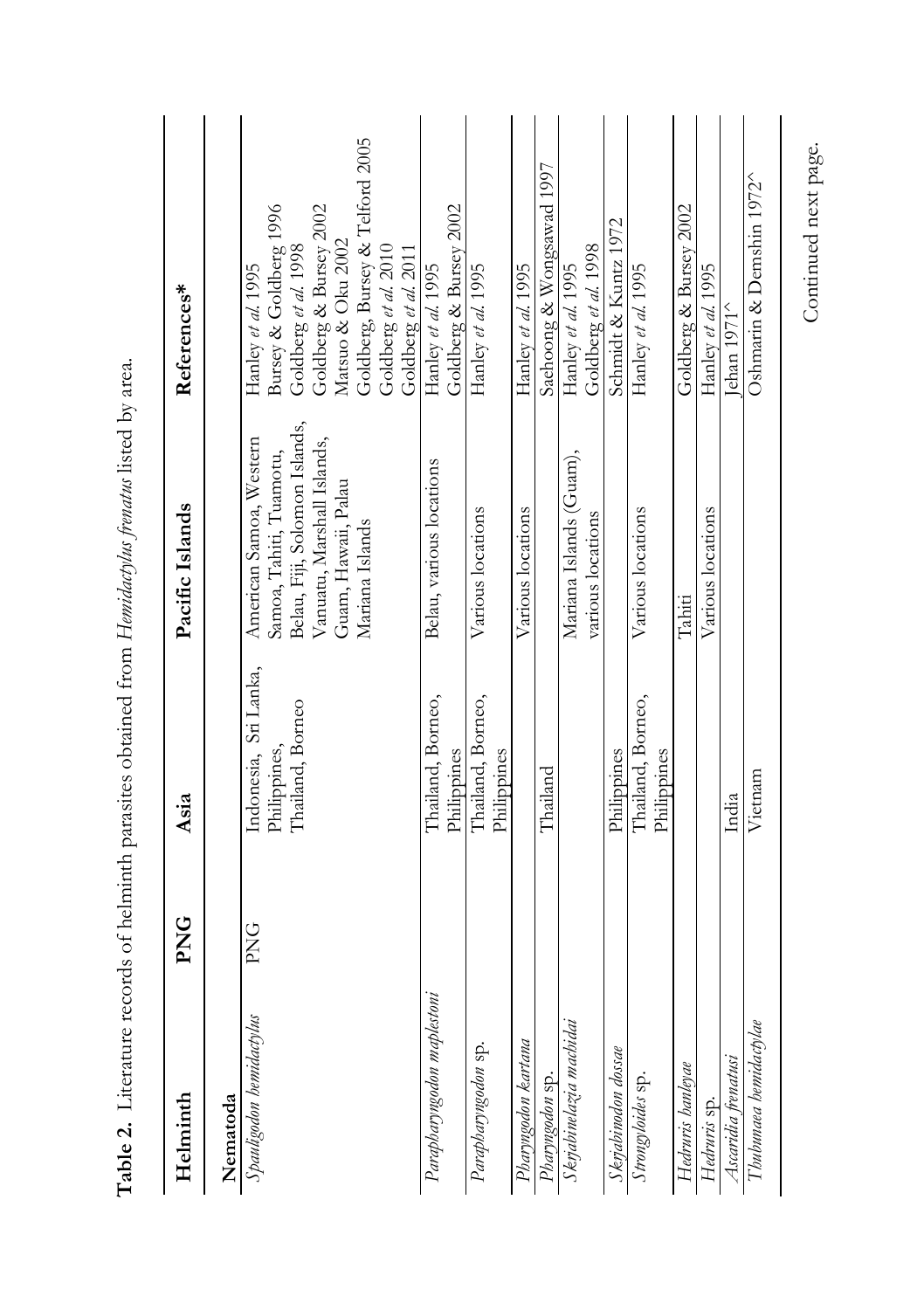| Helminth                               | <b>PNG</b>      | Asia                 | Pacific Islands                       | References*                                   |
|----------------------------------------|-----------------|----------------------|---------------------------------------|-----------------------------------------------|
| Acuariid gen. sp.<br>Physocephalus sp. | PNG             |                      | Various locations                     | Goldberg et al. 2010<br>Hanley et al. 1995    |
| Nematode (POxyurid)                    |                 |                      | Hawaii                                | Brown et al., 1995                            |
| Physaloptera sp. (Larva)               |                 |                      | Solomon Islands, various<br>locations | Goldberg & Bursey, 2002<br>Hanley et al. 1995 |
| Abbreviata sp. (Larva)                 | PNG <sub></sub> |                      | Various locations                     | Goldberg et al. 2010<br>Hanley et al. 1995    |
| Ascarops sp. (Larva)                   |                 |                      | Fiji, various locations               | Goldberg & Bursey, 2002<br>Hanley et al. 1995 |
| Digenea                                |                 |                      |                                       |                                               |
| Paradistomum geckonum                  |                 | Indonesia, Thailand, |                                       | Killick & Beverley-Burton 1982                |
| (syn. P. gregarium)                    |                 | Philippines, Laos    |                                       | Scholz & Ditrich 1991                         |
|                                        |                 |                      |                                       | Saehoong & Wongsawad 1997                     |
|                                        |                 |                      |                                       | Matsuo & Oku 2002                             |
|                                        |                 |                      |                                       | Goldberg, Bursey & Telford 2005               |
| Postorchigenes ovatus                  |                 | Indonesia, Thailand, |                                       | Killick & Beverley-Burton 1982                |
|                                        |                 | Borneo, Philippines  |                                       | Hanley et al. 1995                            |
|                                        |                 |                      |                                       | Matsuo & Oku 2002                             |
|                                        |                 |                      |                                       | Goldberg, Bursey & Telford 2005               |
| Postorchigenes majeedi                 |                 | Laos                 |                                       | Scholz & Ditrich, 1991                        |
| Postorochigenes sp.                    |                 | Thailand             |                                       | Sachoong & Wongsawad 1997                     |
| Liver fluke                            |                 |                      | Hawaii                                | Brown et al., 1995                            |
| (?Platynosomum fastosum                |                 |                      |                                       |                                               |
| metacercaria)                          |                 |                      |                                       |                                               |
| Mesocoelium monas                      |                 | Indonesia, Sri Lanka |                                       | Goldberg et al. 2011                          |
|                                        |                 |                      |                                       |                                               |

Table 2. Continued. **Table 2.** Continued. Continued next page. Continued next page.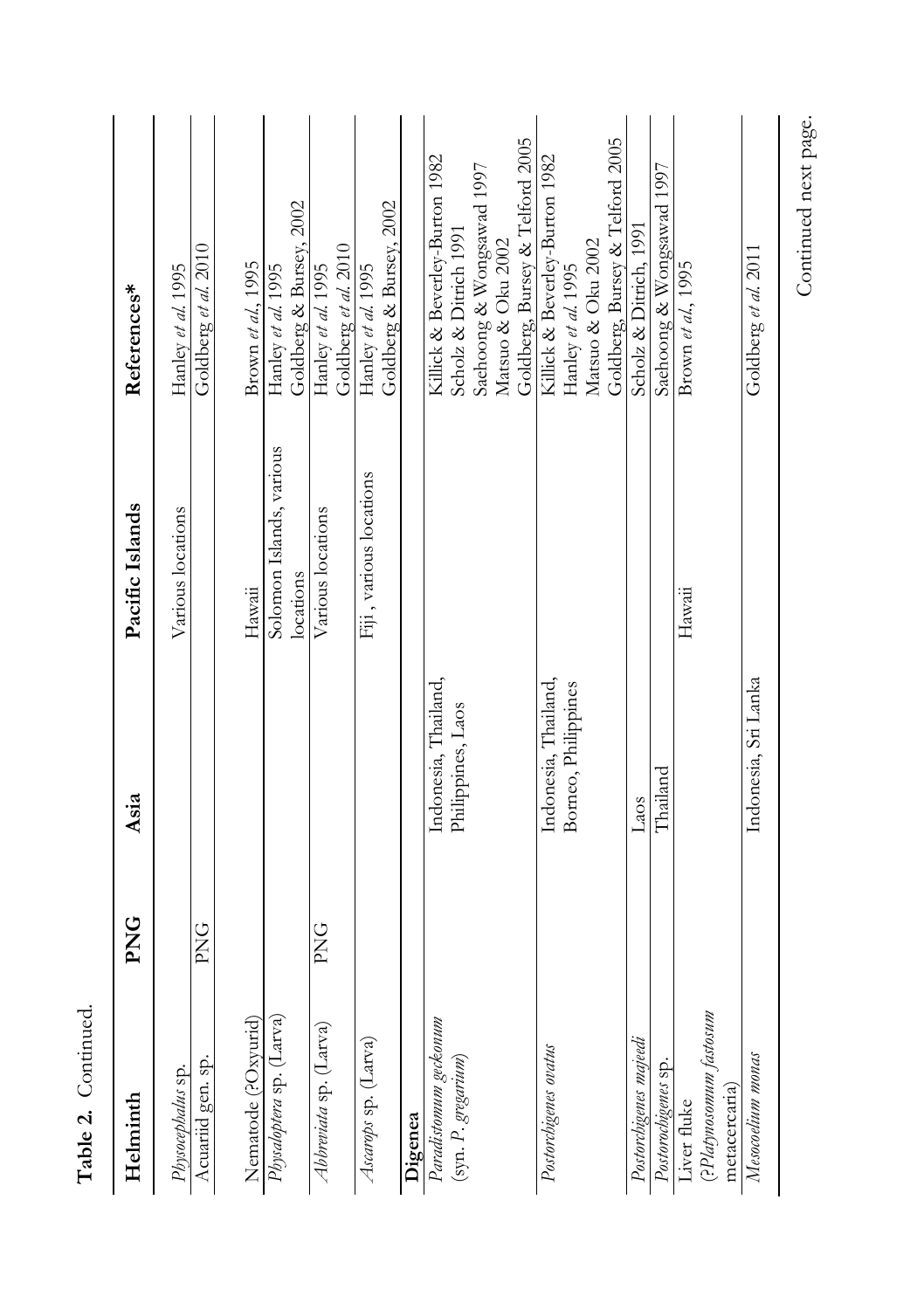| Helminth                                  | PNG    | Asia                                        | Pacific Islands                      | References*                                                          |
|-------------------------------------------|--------|---------------------------------------------|--------------------------------------|----------------------------------------------------------------------|
| Mesocoelium sociale                       |        | Indonesia                                   |                                      | Kilick & Beverley-Burton, 1982                                       |
| Cestoda                                   |        |                                             |                                      |                                                                      |
| Oochoristica javaensis                    | P<br>K | Indonesia, Thailand,<br>Borneo, Philippines | Solomon Islands, Marshall<br>Islands | Goldberg & Bursey 2002<br>Kennedy et al., 1982<br>Hanley et al. 1995 |
|                                           |        |                                             |                                      | Goldberg, Bursey & Telford 2005<br>Goldberg et al. 2010              |
| Oochoristica sp.                          |        | Thailand                                    | Hawaii, various locations            | Hanley et al. 1995<br>Brown et al. 1995                              |
|                                           |        |                                             |                                      | Saehoong & Wongsawad 1997                                            |
| Cylindrotaenia allisonae                  |        |                                             | Belau, Fiji                          | Goldberg & Bursey 2002                                               |
| Cylindrotaenia sp.                        |        |                                             | Various locations                    | Hanley et al. 1995                                                   |
| Acanthocephala                            |        |                                             |                                      |                                                                      |
| Pseudoacanthocephalus<br>nguyenthileae    |        | Vietnam                                     |                                      | Amin et al. 2008                                                     |
| Sphaerechinorhynchus<br>macropisthospinus |        | Thailand                                    |                                      | Amin et al. 1998                                                     |
| Cystacanth Type 1                         |        | Thailand                                    |                                      | Sachoong & Wongsawad 1997                                            |
|                                           |        |                                             |                                      |                                                                      |

**Table 2.** Continued.

Table 2. Continued.

\*Hanley et al. 1995 listed various islands throughout the Pacific Ocean as locations where H. frenatus were collected in sympatry \*Hanley *et al.* 1995 listed various islands throughout the Pacific Ocean as locations where *H. frenatus* were collected in sympatry with Lepidodatylus lugulmis, without differentiating which locations contained geckoes infected with particular helminth species. with *Lepidodactylus lugubris*, without differentiating which locations contained geckoes infected with particular helminth species.

^Full text of manuscript unavailable; information taken from abstract. ^Full text of manuscript unavailable; information taken from abstract.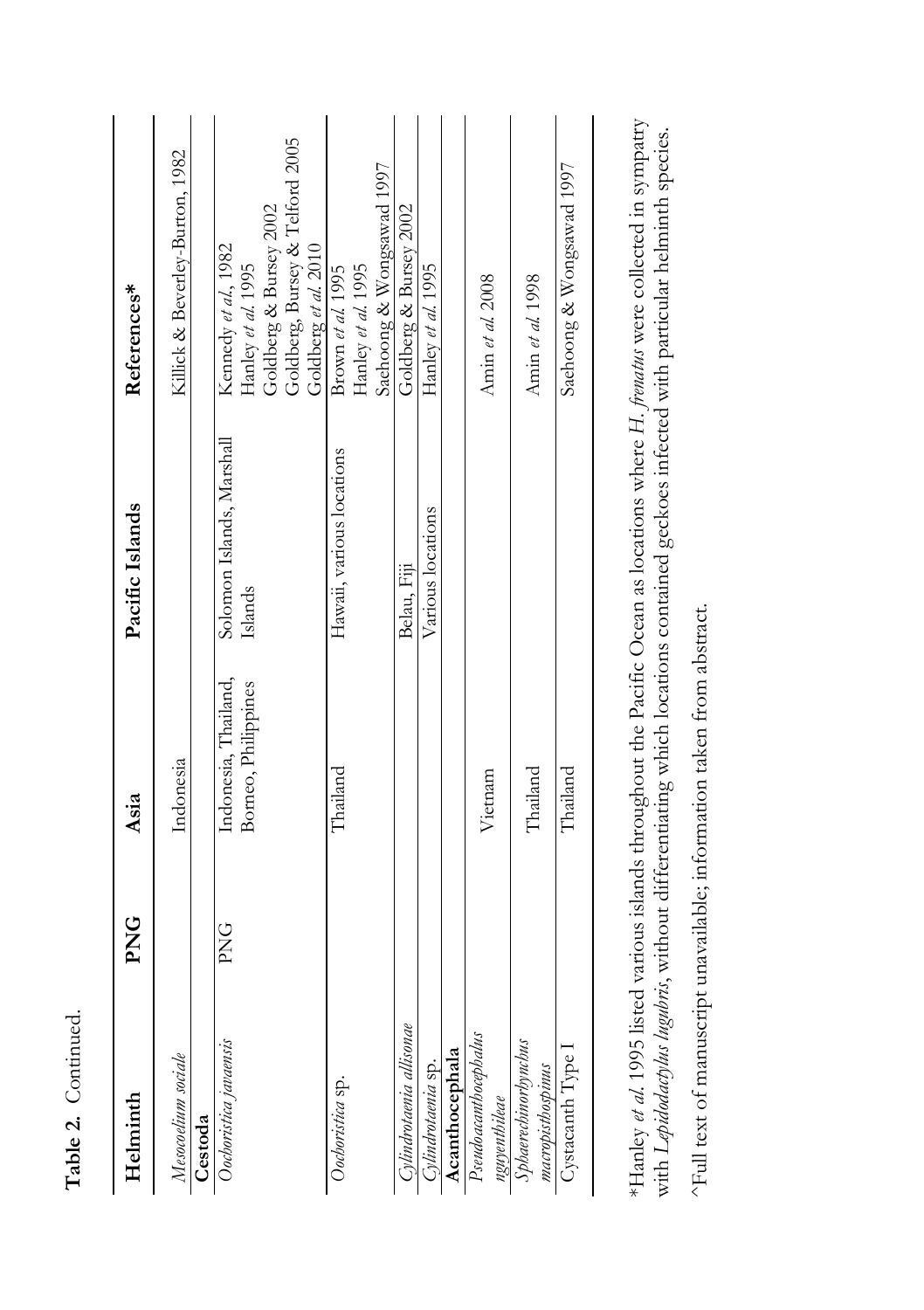been identified by Kennedy *et al.* (1987) as an overflow from a heavily infected liver. The liver was not opened in this study. Thus, the data presented here for infection levels of *Paradistomum* sp. in the gall bladder of the host may not be a true indication of infection levels for this species and these results need to be treated with caution.

As only one gecko was available from each of Christmas and Cocos Islands, of which only the former was infected with a single *Spauligodon hemidactylus*, these geckoes have been excluded from all further analyses.

*Spauligodon hemidactylus* (Figure 2) was the most commonly encountered helminth, occurring in 17 geckos (24.3%), with a mean intensity of 3.5 nematodes per infected gecko. *Paradistomum* sp. was the next most commonly encountered helminth (eight individuals, 11.4% prevalence; mean intensity of 1.6), followed by *Oochoristica* sp. (prevalence of 10.0%). *Maxvachonia* sp. (prevalence 2.9%, mean intensity of 1), the larval nematode and the adult acanthocephalan (both only encountered in one host individual) were too rarely encountered to derive meaningful infection statistics.

For the intestinal helminths only, a total of 24 of the geckos were infected with at least one helminth individual (34.3%). Of the geckos that were infected, 22 were only infected with one species of helminth (91.7%), and two geckos were infected with two species of helminth (8.3%). For those geckos only infected with one species of helminth, 13 were infected with *S. hemidactylus* (54.2%).

### **Discussion**

This is the first record of helminth parasites infecting *Hemidactylus frenatus* in Australia. Recent studies (Hoskin 2011; Vanderduys & Kutt 2012) highlighted the need for research into the parasites of *H. frenatus* and sympatric native geckos to determine if *H. frenatus* is having any parasite-mediated deleterious effects on native geckos.

Lymbery *et al.* (2014) detailed the problems with determining whether parasites found in invading hosts (called co-introduced parasites) have actually been able to transfer successfully to another species of host (i.e. to become a co-invader). This study provides some baseline data on helminth parasites infecting *H. frenatus* in the Northern Territory. However, this study was limited by the nature of collection of the animals. Whether the gecko individuals collected were recently-arrived animals or the offspring of previously arrived animals (i.e. a successful invader) remains unknown. Thus, whether the helminths they contain are also successful invaders is also unknown. Further study is required to determine whether the helminths within *H. frenatus* are able to transmit to other hosts, be they either other *H. frenatus* individuals or individuals of other species. The helminth fauna of many native lizards in northern Australia is poorly known (see Goldberg & Bursey 2012) which will make determination of transfer difficult.

The potential impacts of any of the parasites recorded in *H. frenatus* in this study on the health of their host, or the health of any subsequent host species that they may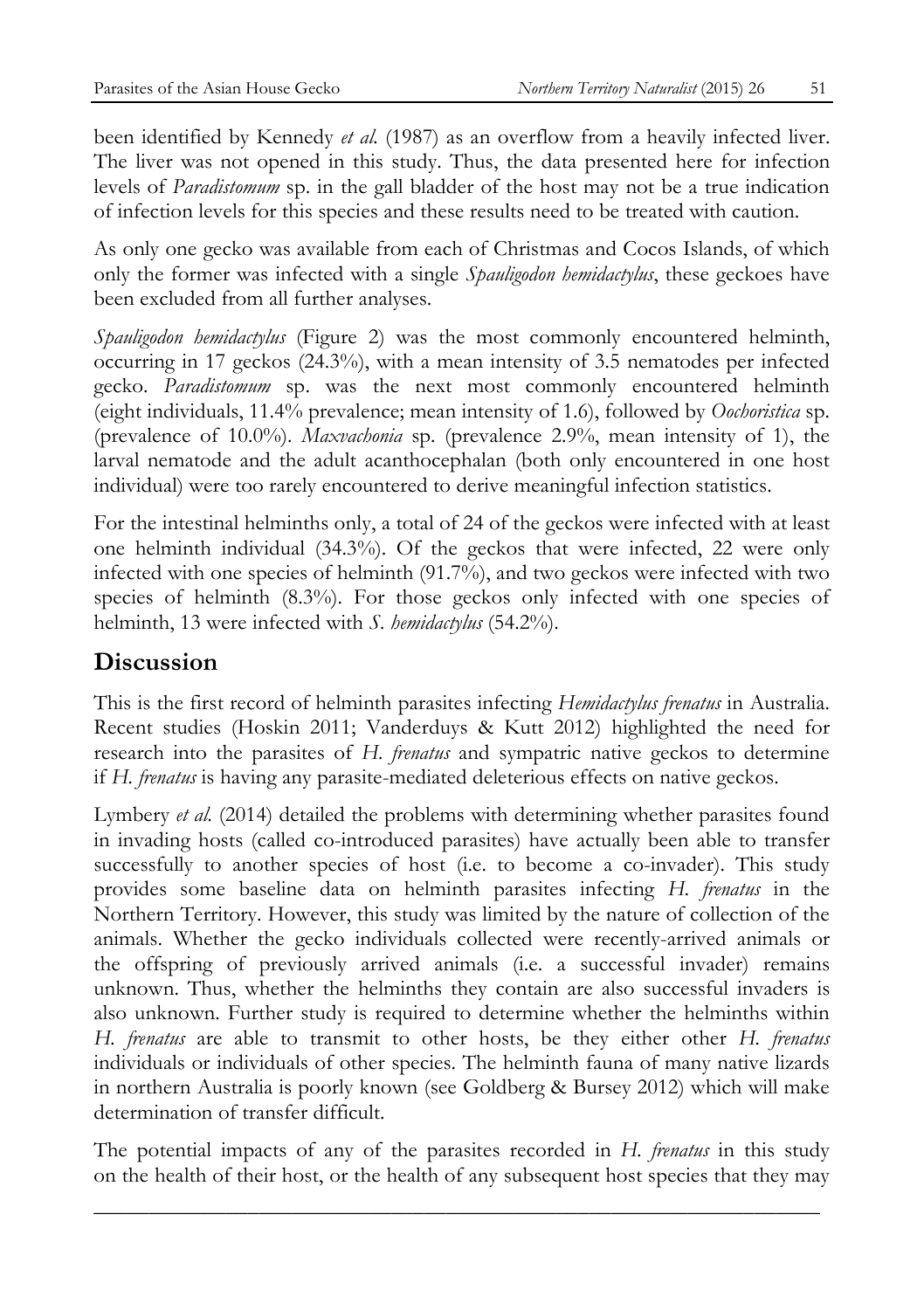infect, remains unknown. Few helminths have been incriminated as significant pathogens of lizards, especially of wild-caught specimens (Jacobson 2007).

There are many records of helminth infection in *H. frenatus* populations from Southeast Asia, Papua New Guinea and islands of the Pacific area, showing infections with a diverse range of parasites (Table 2). Of these records, *Spauligodon hemidactylus* is present in all locations and in all studies that have documented nematode infections. *Spauligodon hemidactylus* has also been reported from a range of gekkonid species (see Goldberg *et al.* 2011), so is obviously able to transfer easily once established. Although *Spauligodon* is well represented by many species reported from around the world, only one, *S. ovifilus* (from the diplodactylid *Lucasium stenodactylum*), has been reported from Australia (Bursey *et al.* 2005). Although both *S. ovifilus* and *S. hemidactylus* have an aspinose tail in the male, *S. hemidactylus* does not possess a copulatory spicule (Bursey, Goldberg & Kraus 2005), as for the specimens collected in this study. This is the first record of *S. hemidactylus* in Australia.

The digenean *Paradistomum geckonum* is also a successful co-invading parasite, with a wide variety of reported host species, including gekkonids, lacertids, agamids and scincids, across all locations (see Goldberg, Bursey & Fisher 2005; Goldberg *et al.* 2008; Table 2). Both Pichelin *et al.* (1999) and Goldberg and Bursey (2012) do not list *P. geckonum* as having being recorded in Australian reptiles; only *P. crucifer* has previously been reported from a few host species ranging from northern Queensland to South Australia (see Goldberg & Bursey 2012). Despite the high level of variability in measurements for species of *Paradistomum* reported in the literature (see Killick & Beverley-Burton 1982), the morphological differences between *P. crucifer* and *P. geckonum* are distinct. The specimens found in this study morphologically match the description and the overall body measurements for *P. geckonum*. However, given the wide variation in specimens of this genus reported in the literature, the poor quality of the specimens recovered were not able to provide an accurate species identification. More research needs to be conducted on *H. frenatus* in the Northern Territory to confirm the identification of the *Paradistomum* sp.

It can be assumed that both *Spauligodon hemidactylus* and *Paradistomum geckonum* are likely to become successful co-invading parasites in Australia, but further research needs to investigate whether they have been transferred to any native Australian reptiles post-introduction.

*Oochoristica* is a cosmopolitan genus of cestodes, with four species reported from Australian reptiles (Bursey *et al.* 1996). Identification of species of *Oochoristica* is reliant on reproductive features in mature proglottids. The poor quality of the specimens found in this study prevented specific identification.

*Maxvachonia* has a restricted distribution in reptiles and amphibians, primarily in the Australopapuan region (see Moravec & Sey 1990). Five species have been reported, of which *M. brygooi* and *M. chabaudi* occur in reptiles in Australia (Moravec & Sey 1990).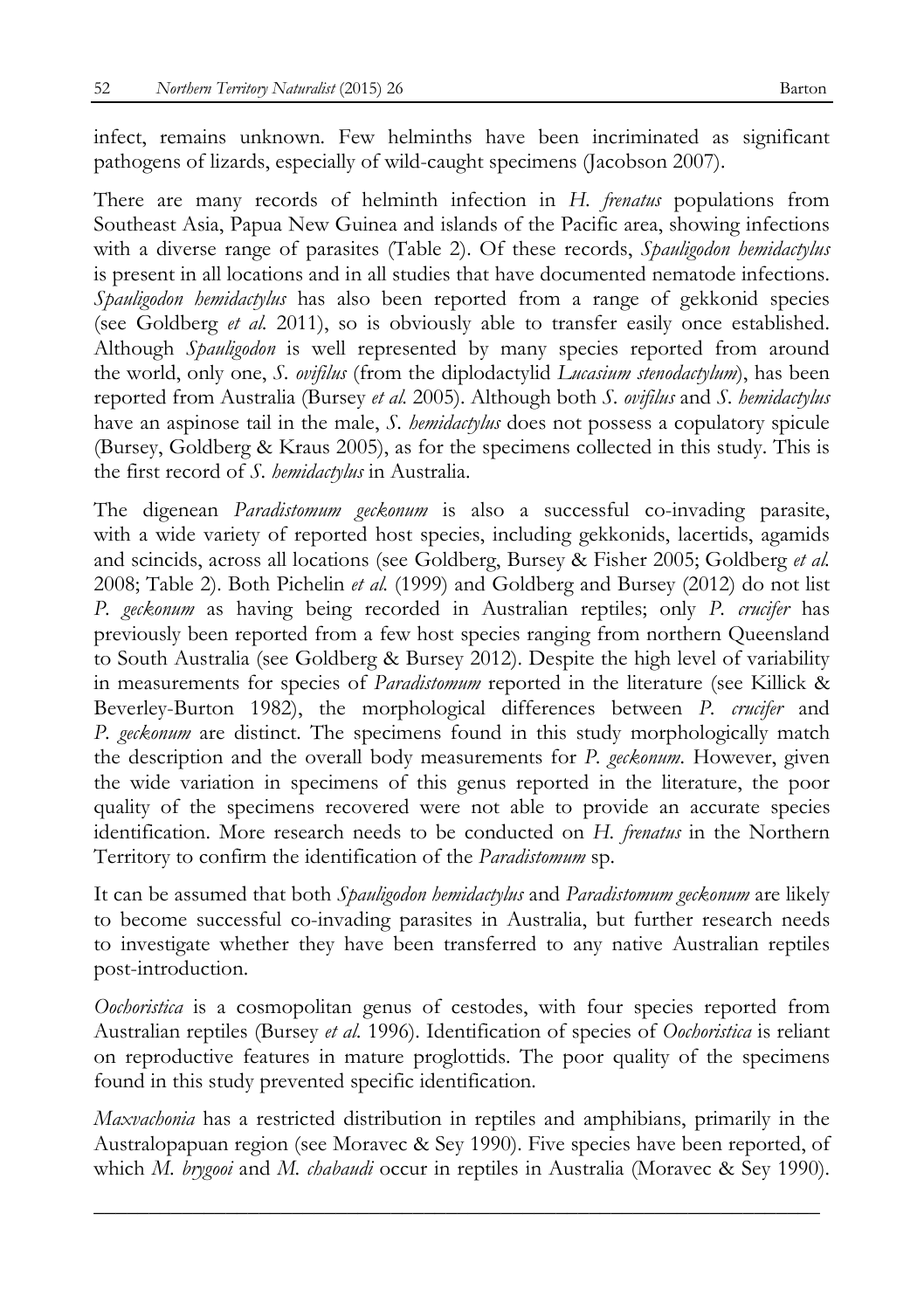*Maxvachonia chabaudi* has also been reported from various lizards throughout the Pacific islands (Goldberg, Bursey & Fisher 2005). Identification of species of *Maxvachonia* is reliant on the presence of male specimens (see Mawson 1972), of which none were found in this study. Therefore, specific identification was not attempted.

In a comparison of the parasite fauna of native endemic and 'invading' geckos, including *Hemidactylue frenatus*, in Papua New Guinea, Goldberg *et al.* (2010) found that the majority of helminths reported were largely generalists with low host specificity. This has led to the suggestion that helminths of lizards have a "pan-oceanic" distribution, from Papua New Guinea north and northeast across the Pacific (see Goldberg *et al.* 2014). Of the records summarised by Goldberg and Bursey (2012) for lizards in Australia, various helminths were found to occur in a variety of hosts; for example *Parapharyngodon kartana* has been recorded in representatives across four families (Gekkonidae, Diplodactylidae, Agamidae and Scincidae). As further research documents the helminths of lizards, especially those sympatric with *H. frenatus*, it is likely that the pattern of generalist helminths and the similarity of lizard helminth faunas will be reported.

### **Acknowledgements**

This work was partly funded by the Australian Geographic Society. Thanks are accorded to Paul Horner and Gavin Dally (MAGNT) for access to the gecko specimens for dissection. Also, many thanks to Conrad Hoskin for his in-depth and critical review of this manuscript. Adam Bourke kindly photographed a specimen of *Spauligodon hemidactylus* for this article.

## **References**

- Amin O.M., Ha N.V. and Heckmann R.A. (2008) New and already known acanthocephalans from amphibians and reptiles in Vietnam, with keys to the species of *Pseudoacanthocephalus* Petrochenko, 1956 (Echinorhynchidae) and *Sphaerechinorhynchus* Johnston and Deland, 1929 (Plagiorhynchidae). *Journal of Parasitology* 94, 181–189.
- Amin O.M. *et al.* (1998) *Sphaerechinorhynchus macropisthospinus* sp. n. (Acanthocephala: Plagiorhynchidae) from lizards, frogs, and fish in Thailand. *Journal of the Helminthological Society of Washington* 65, 174–478.
- Barton D.P. (2007) Pentastomid parasites of the introduced Asian house gecko, *Hemidactylus frenatus* (Gekkonidae), in Australia. *Comparative Parasitology* 74, 254–259.
- Brown S.G., Kwan S. and Shero S. (1995) The parasitic theory of sexual reproduction: parasitism in unisexual and bisexual geckos. *Proceedings of the Royal Society of London B*. 260, 317–320.
- Bursey C.R. and Goldberg S.R. (1996) *Spauligodon hemidactylus* n. sp. (Nematoda: Pharyngodonidae) from *Hemidactylus frenatus* (Reptilia: Gekkonidae) from Oceania. *Journal of Parasitology* 82, 299–301.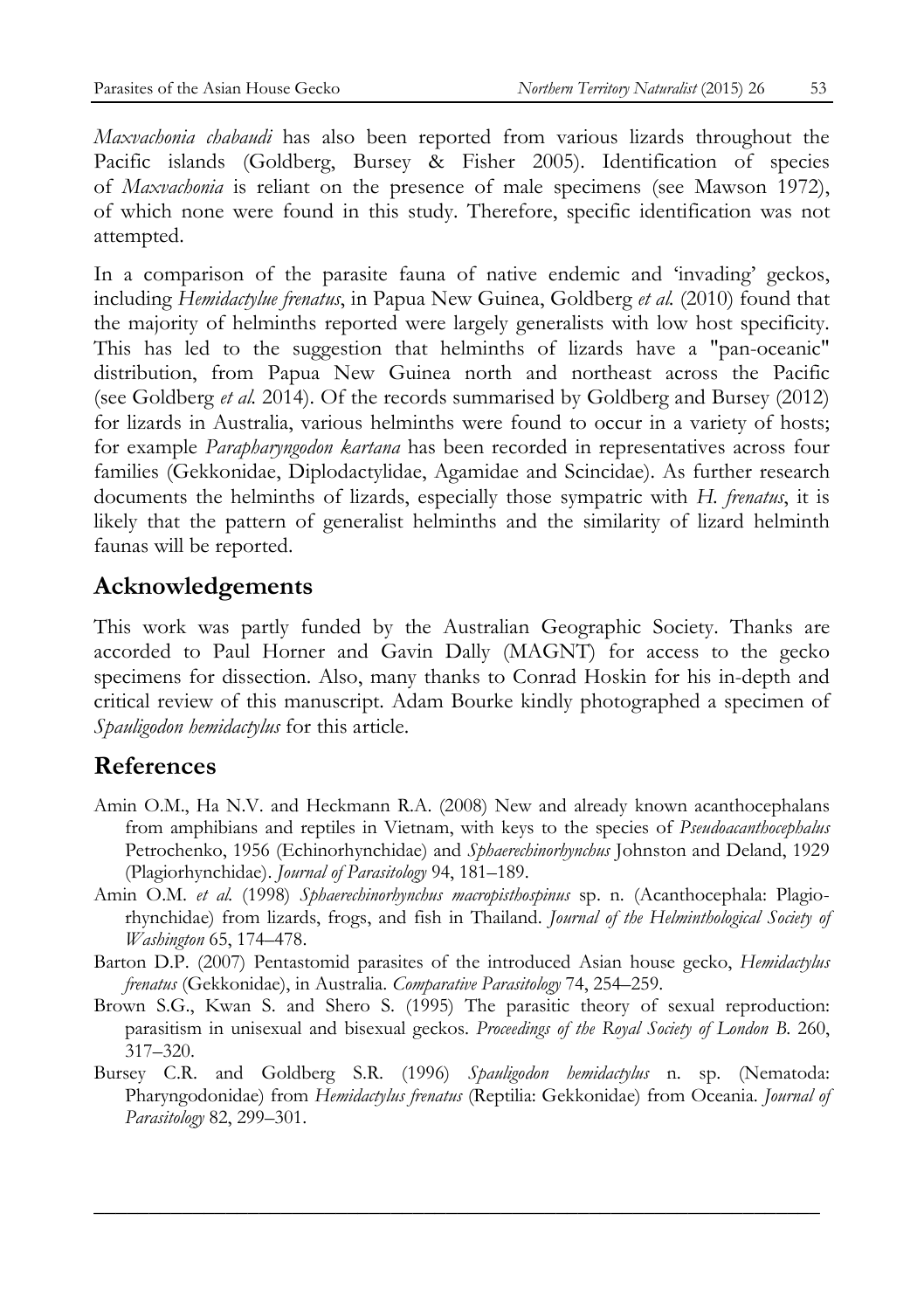- Bursey C.R., Goldberg S.R. and Kraus F. (2005) New species of *Spauligodon* (Nematoda: Pharyngodonidae) in *Lepidodactylus novaeguineae* (Sauria: Gekkonidae) from Papua New Guinea. *Journal of Parasitology* 91, 324–328.
- Bursey C.R., Goldberg S.R and Woolery D.N. (1996) *Oochoristica piankai* sp. n. (Cestoda: Linstowiidae) and other helminths of *Moloch horridus* (Sauria: Agamidae) from Australia. *Journal of the Helminthological Society of Washington* 63, 215–221.
- Bush A.O., Lafferty K.D., Lotz J.M. and Shostak A.W. (1997) Parasitology meets ecology on its own terms: Margolis *et al.* revisited. *Journal of Parasitology* 83, 575–583.
- Goldberg S.R. and Bursey C.R. (2002) Gastrointestinal helminths of seven gekkonid lizard species (Sauria: Gekkonidae) from Oceania. *Journal of Natural History* 36, 2249–2264.
- Goldberg S.R. and Bursey C.R. (2012) Intestinal helminths in nine species of endemic Australian lizards, *Lophognathus longirostris* (Agamidae), *Heteronotia binoei* and *Lucasium stenodactylum* (Gekkonidae), *Ctenotus grandis, Ctenotus helenae, Cyclodomorphus branchialis, Egernia depressa, Eremiascincus richardsonii, Morethia butleri*, and *Morethia lineoocellata* (Scincidae), with a review of Australian lizard helminths. *Comparative Parasitology* 79, 247–268.
- Goldberg S.R. *et al.* (2011) Helminths from 9 species of geckos (Squamata: Gekkkonidae) from Sri Lanka. *Comparative Parasitology* 78, 359–366.
- Goldberg S.R., Bursey C.R. and Cheam H. (1998) Gastrointestinal helminths of four gekkonid lizards, *Gehyra mutilata, Gehyra oceanica, Hemidactylus frenatus* and *Lepidodactylus lugubris* from the Mariana Islands, Micronesia. *Journal of Parasitology* 84, 1295–1298.
- Goldberg S.R., Bursey C.R. and Fisher R.N. (2005) Helminth records from eleven species of *Emoia* (Sauria: Scincidae) from Oceania. *Pacific Science* 59, 609–614.
- Goldberg S.R., Bursey C.R., Hamilton A.M. and Austin C.C. (2014) Gastrointestinal helminths in two species of geckos, *Gekko vittatus, Gehyra oceanica*, and five species of skinks, *Caledoniscincus atropunctatus, Emoia cyanogaster, Emoia ewrronan, Emoia nigra, Emoia sanfordi*  (Squamata) from the Republic of Vanuatu, Oceania. *Comparative Parasitology* 81, 67–74.
- Goldberg S.R., Bursey C.R. and Kraus F. (2008) Gastrointestinal helminths of eleven species of *Emoia* (Sqauamata: Scincidae) from Papua New Guinea. *Journal of Natural History* 42, 1923–1935.
- Goldberg S.R., Bursey C.R. and Kraus F. (2010) Helminths of ten species of geckoes (Sqauamata: Gekkonidae) from Papua New Guinea, with comparisons between immigrant and endemic geckos. *Pacific Science* 64, 131–139.
- Goldberg S.R., Bursey C.R. and Telford S.R. (2005) Metazoan endoparasites of four species of lizards, *Gehyra mutilate, Hemidactylus frenatus* (Gekkonidae), *Mabuya cumingi, Mabuya multifasciata* (Scincidae), and one species of snake, *Ramphotyphlops braminus* (Typhlopidae), from the Philippine Islands. *Comparative Parasitology* 72, 88–101.
- Hanley K.A., Petren K. and Case T.J. (1998) An experimental investigation of the competitive displacement of a native gecko species by an invading gecko: no role for parasites. *Oecologia* 115, 196–205.
- Hanley, K.A., Vollmer D.M. and Case T.J. (1995) The distribution and prevalence of helminths, coccidia and blood parasites in two competing species of gecko: implications for apparent competition. *Oecologia* 102, 220–229.
- Hoskin C. (2011) The invasion and potential impact of the Asian House Gecko (*Hemidactylus frenatus*) in Australia. *Austral Ecology* 36, 240–251.
- Jacobson E.R. (2007) Parasites and parasitic diseases of reptiles. In *Infectious Diseases and Pathology of Reptiles*. (ed. Jacobson E.R.), pp. 571–665. Taylor & Francis, Boca Raton.